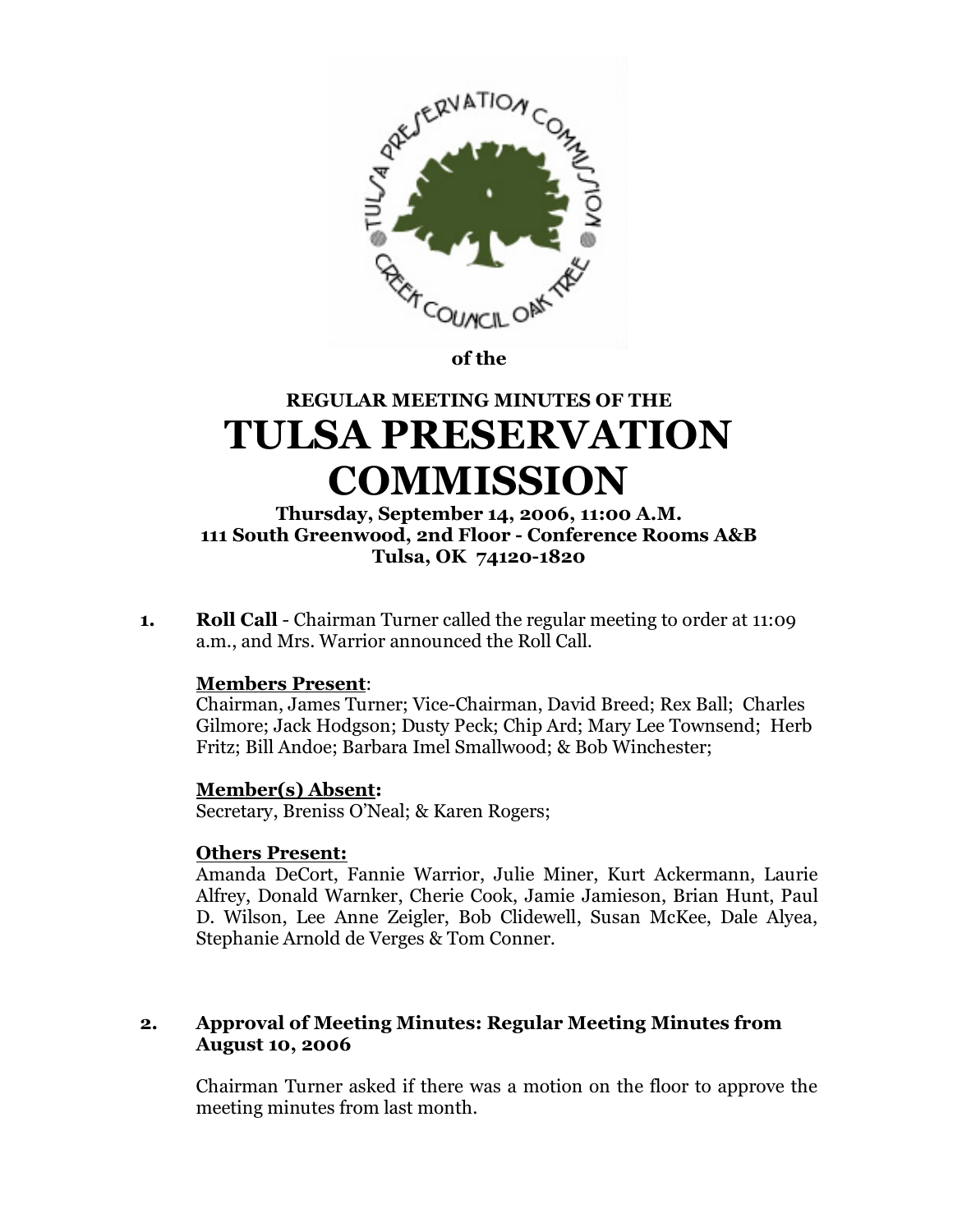Mr. Hodgson made a motion to approve the Regular Meeting Minutes from August 10, 2006, as presented. Ms. Townsend seconded.

# **Roll Call Vote to Approve Meeting Minutes from August 10, 2006:**

Chairman Turner – Aye; Vice-Chairman Breed – Aye; Herb Fritz – Was not present during this vote; Charles Gilmore – Aye; Jack Hodgson – Aye; Mary Lee Townsend – Was not present during this vote; Rex Ball – Aye; Bill Andoe –Aye; Barbara Smallwood – Abstain; Chip Ard – Aye;  $\&$ Dusty Peck – Aye; & Bob Winchester - Abstain. The motion was **Approved by Majority by members present and voting.**

# **3. Unfinished Business**

# **A. Historic Preservation Committee Report**

# **i. Announcement of Conflict of Interest**

Chairman Turner asked the commission if anyone had a conflict of interest with any of the Certificates of Appropriateness (COA) Requests that would be brought before the board for review. Members were instructed that the commissioner's name(s) would not be called when voting on the particular Certificate or Certificates of Appropriateness that he/she had a conflict of interest with. No one responded to having a conflict.

# **ii. Applications for Certificate of Appropriateness**

Chairman Turner briefly informed the COA applicants of the COA processing procedures of how their proposals would be reviewed by the Tulsa Preservation Commission for a final determination.

Chairman Turner asked Ms. DeCort to please give her presentation on COA agenda item #1, Donald & Susanne Bullock at  $1872$  E.  $17<sup>th</sup>$ Street.

**1. 1872 E. 17th Street, Tulsa, OK 74104 (Yorktown) Applicants: Donald & Susanne Bullock**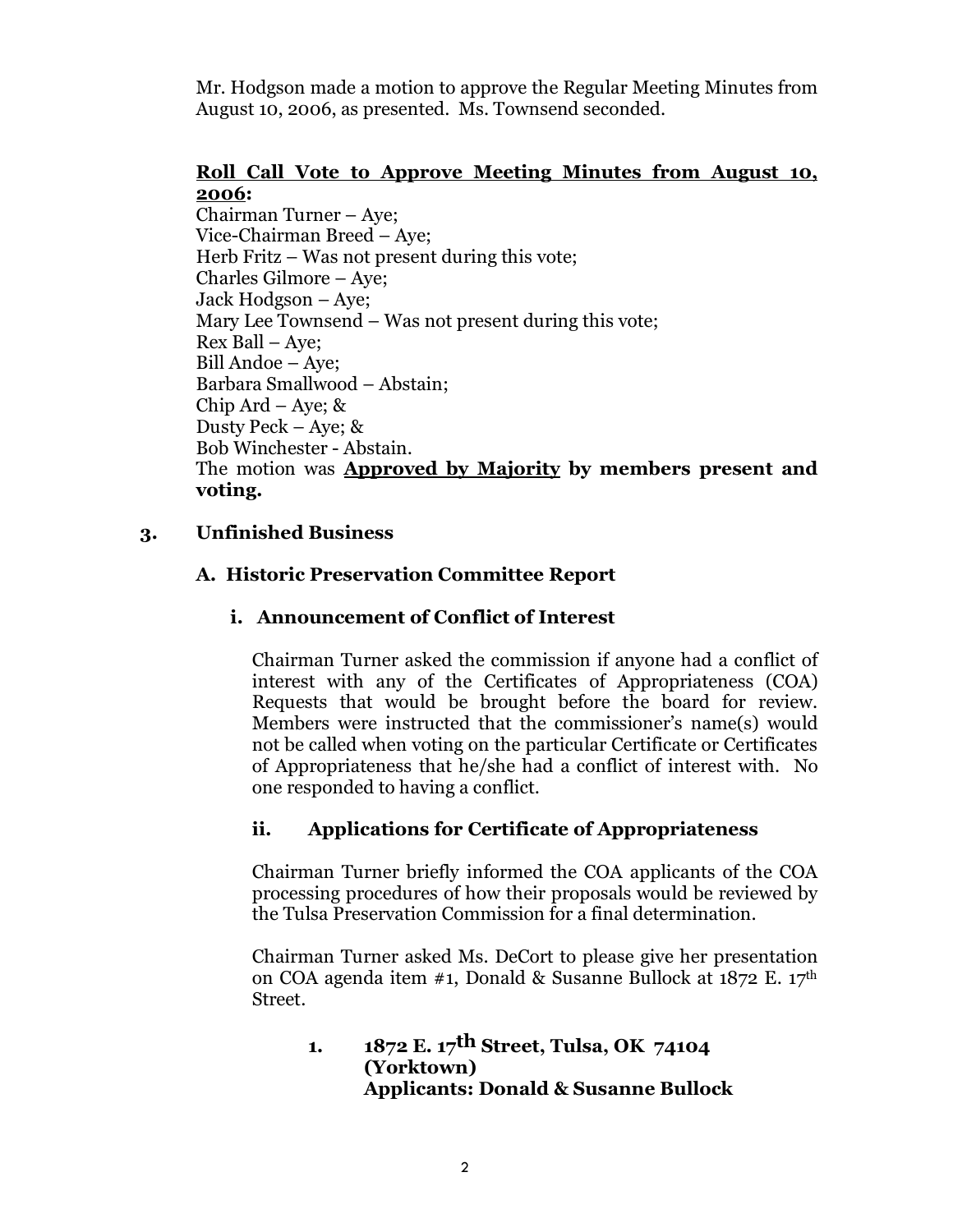**Request: Proposal to build two matching dormers on the roof, one on either side of the existing entry porch. Dormers will match the existing structure in every detail, including materials and roof pitch. Dormer windows will be 4-over-4 double-hung wooden windows. COA Complete Application Date: 09-12-2006**

Ms. DeCort presented Donald & Susanne Bullock's Certificate of Appropriateness application to the commission. Photographs and drawings were available for review and a slide presentation was shown of the c. 1923 historic home in Yorktown.

Ms. DeCort stated that the Bullocks plan to build two (2) matching dormers on the roof, one on either side of the existing entry porch. She stated that the dormers will match the existing structure in every detail, including materials and roof pitch. Ms. DeCort added that the windows will be 4-over-4 double-hung wooden windows.

Ms. DeCort read the appropriate design guidelines for this proposal for Additions to Existing Residential Structures for the Yorktown District.

Chairman Turner asked Vice-Chairman Breed to please announce the COA Subcommittee's recommendation(s) on the Bullocks' proposal.

Vice-Chairman Breed stated that the COA Subcommittee considered the Bullocks'application to be complete. He stated that the subcommittee recommended a unanimous vote at the September 12, 2006 meeting to approve their application.

Vice-Chairman Breed stated that the Subcommittee's decision to recommend approval of this proposal was based on the appropriate design guidelines for Additions in the Yorktown district; and that he would like to move for an approval the Bullock's application. Ms. Townsend seconded.

Chairman Turner opened the floor to the commission for discussion. After a brief discussion took place, he asked Mrs. Warrior to please call roll.

#### **Roll Call Vote to Approve Donald & Susanne Bullock's application w/o conditions:**

Chairman Turner – Aye; Vice-Chairman Breed – Aye; Herb Fritz –Aye; Charles Gilmore – Aye; Jack Hodgson – Aye; Mary Lee Townsend –Aye;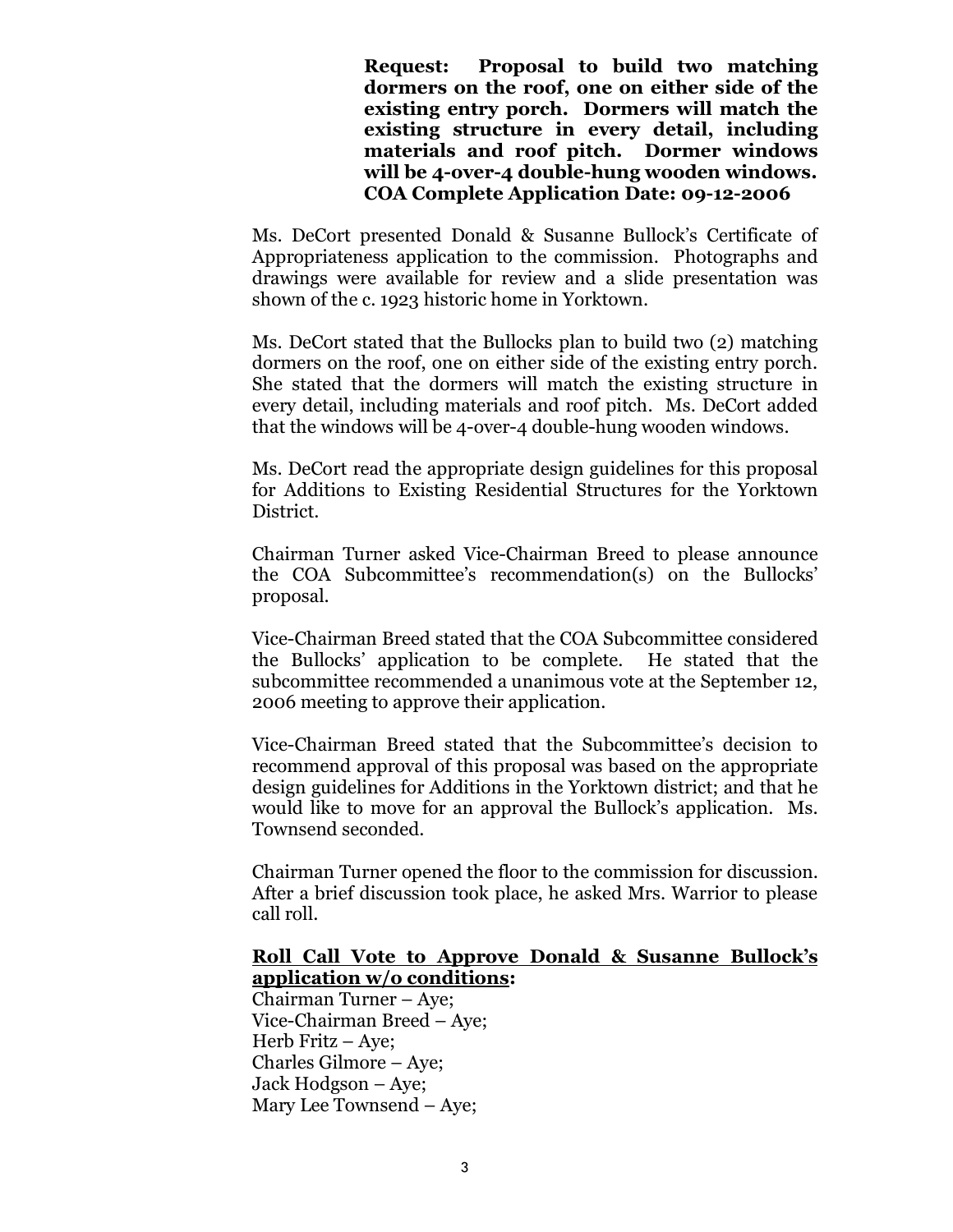Rex Ball – Aye; Bill Andoe – Aye; Barbara Smallwood – Aye; Chip Ard – Aye;  $\&$ Dusty Peck – Aye; & Bob Winchester - Aye. The motion was **Approved Unanimously by members present and voting.**

*The Tulsa Preservation Commission Approved Donald & Susanne Bullock's proposal based on Section VIIIB, General Requirements, B.1.0.2, & B.1.0.3; & Roofs, B.1.3.1 & B.1.3.2 for Guidelines for Additions to Existing Residential Structures for the Yorktown Historic District.*

Chairman Turner asked Ms. DeCort to please give her presentation on COA agenda item #2, Kara Schilling for Metro Lofts at 1701 S. Quincy in Swan Lake.

**2. 1701 S. Quincy, Tulsa, OK 74120 (Swan Lake) Applicants: Kara Schilling for Metro Lofts Request: Proposal to replace 1950s-style metal porch posts with wooden posts, similar to other Craftsman bungalows in the neighborhood and more appropriate for house style. Columns will be tapered and trimmed**. **COA Complete Application Date: 09-12-2006**

Ms. DeCort presented Kara Schilling for Metro Lofts'Certificate of Appropriateness application to the commission. Photographs and drawings were available for review and a slide presentation was shown of the c. 1922 Craftsman Bungalow in Swan Lake.

Ms. DeCort stated that this house has been on the market for sale; and Ms. Schilling kindly interrupted Ms. DeCort to announce that the house had been sold.

Ms. DeCort stated that Ms. Schilling has replaced the 1950s style metal porch posts with wooden posts similar to other Craftsman Bungalows in the neighborhood and more appropriate for the house style. Ms. DeCort stated that the three (3) columns are tapered and trimmed.

Ms. DeCort read the appropriate design guidelines for this proposal for Rehabilitation of Existing Buildings for the Swan Lake District. Ms. DeCort stated that the existing metal porch posts were on the house when Swan Lake became a district; but are not original to the structure; and that the metal porch posts were on the house when Metro Lofts purchased it. Ms. DeCort believes at some point in the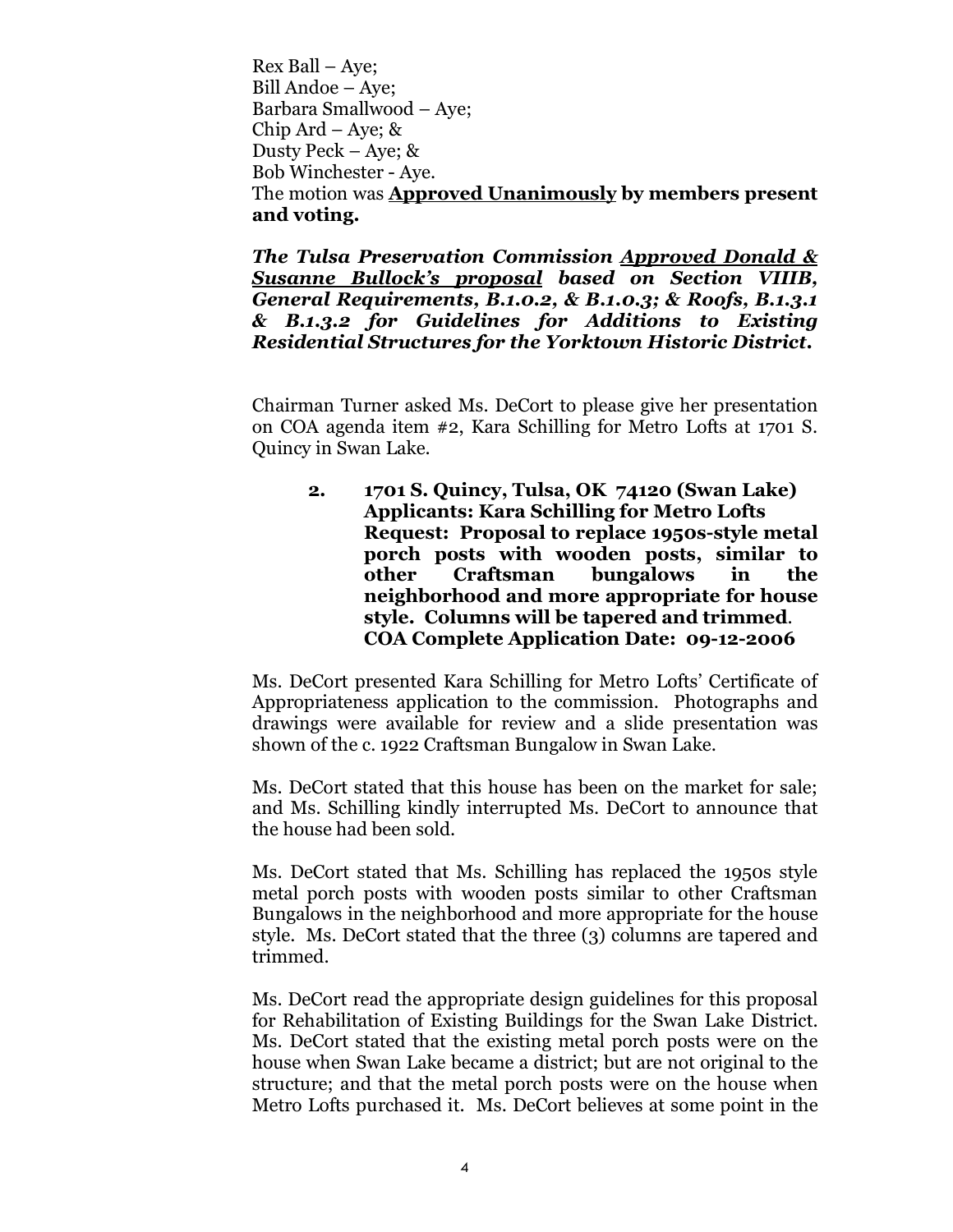1950s that the owners of this house removed the original porch posts, and the railing; and replaced them with metal. She stated that Ms. Schilling had informed her that it's not high enough off the ground to require a new railing; and Ms. DeCort had not verified what Ms. Schilling had informed her. Ms. DeCort stated that on behalf of the neighborhood that she met with Ms. Schilling; and talked with her about the COA procedures and the steps to go through the process in the future; and that Metro Lofts was asked to respect the regulations that the neighborhood has.

Chairman Turner asked Vice-Chairman Breed to please announce the COA Subcommittee's recommendation(s) on Metro Lofts' proposal.

Vice-Chairman Breed stated that the COA Subcommittee considered Metro Lofts'application to be complete. He stated that the subcommittee recommended a unanimous vote at the September 12, 2006 meeting to approve Metro Lofts'application with the following conditions:

> That staff will follow up with Neighborhood Inspections and if necessary send out a letter concerning future activities.

Vice-Chairman Breed stated that the Subcommittee's decision to recommend approval of this proposal was based on the appropriate design guidelines for Rehabilitation in the Swan Lake district; and that he would like to move for an approval on Metro Lofts' application with the above conditions. Mr. Peck seconded.

Chairman Turner opened the floor to the commission for discussion. After a brief discussion took place, he asked Mrs. Warrior to please call roll.

#### **Roll Call Vote to Approve Kara Schilling & Metro Lofts' application w/conditions:**

Chairman Turner – Aye; Vice-Chairman Breed – Aye; Herb Fritz – Aye; Charles Gilmore – Aye; Jack Hodgson – Aye; Mary Lee Townsend –Aye; Rex Ball – Aye; Bill Andoe – Aye; Barbara Smallwood – Aye; Chip Ard – Aye; Dusty Peck – Aye; & Bob Winchester - Aye. The motion was **Approved Unanimously by members present and voting.**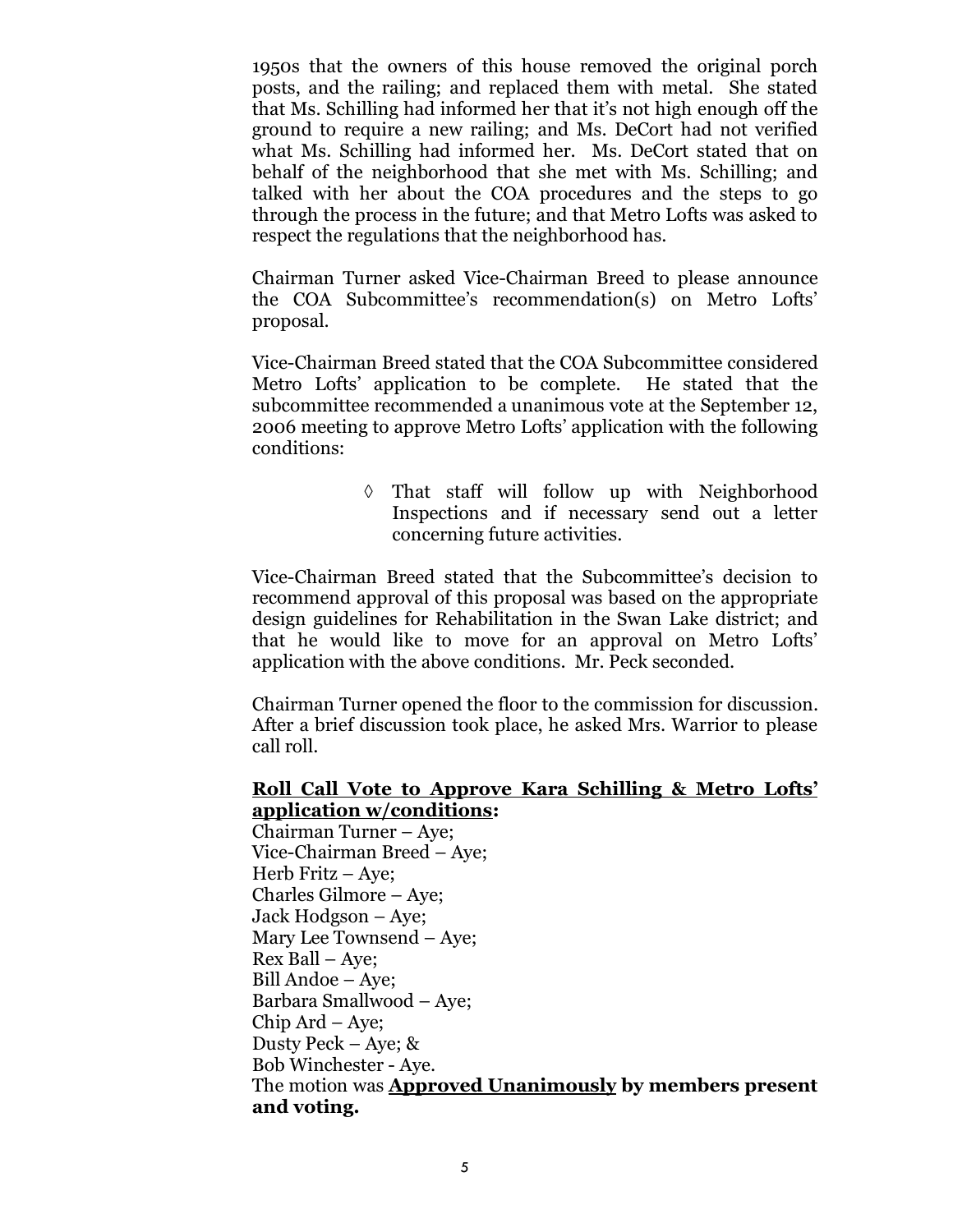*The Tulsa Preservation Commission Approved Kara Schilling for Metro Lofts'proposal based on Section VIIIA, General Requirements, A.1.0.1, & A1.0.2; and Porches, Decks and Patios, A.1.3.1, & A.1.3.2; & Porches, Decks and Patios, A.1.4.1 & 1.4.2 for Guidelines for Rehabilitation of Existing Buildings for the Swan Lake Historic District.*

Chairman Turner movec to agenda item #4, Laurie Alfrey at 1025 E. 18th Street in North Maple Ridge because applicant #3 was not present. He asked Ms. DeCort to please give her presentation on this proposal.

**4. 1025 E. 18 th Street, Tulsa, OK 74120 (North Maple Ridge) Applicant: Laurie Alfrey Request: Proposal to install a four-foot steel fence, walk gate, and drive gate around perimeter of front and side yards for safety of children and pets. Steel fence will replicate the appearance of traditional wrought-iron fence. COA Complete Application Date: 09-12-2006**

Ms. DeCort presented Ms. Alfrey's Certificate of Appropriateness application to the commission. Photographs and drawings were available for review and a slide presentation was shown of the historic home in North Maple Ridge.

Ms. DeCort stated that Ms. Alfrey plans to install a four-foot steel fence, walk gate, and a drive gate around the perimeter of the front and side yards for the safety of children and for pets. She stated that a steel fence will replicate the appearance of the traditional wroughtiron fence.

Ms. DeCort read the appropriate design guidelines for this proposal for Additions to Existing Structures for the North Maple Ridge District.

Chairman Turner asked Vice-Chairman Breed to please announce the COA Subcommittee's recommendation(s) on Ms. Alfrey's proposal.

Vice-Chairman Breed stated that the COA Subcommittee considered Ms. Alfrey's proposal to be complete. He stated that the subcommittee recommended a unanimous vote at the September 12, 2006 meeting to approve Ms. Alfrey's application.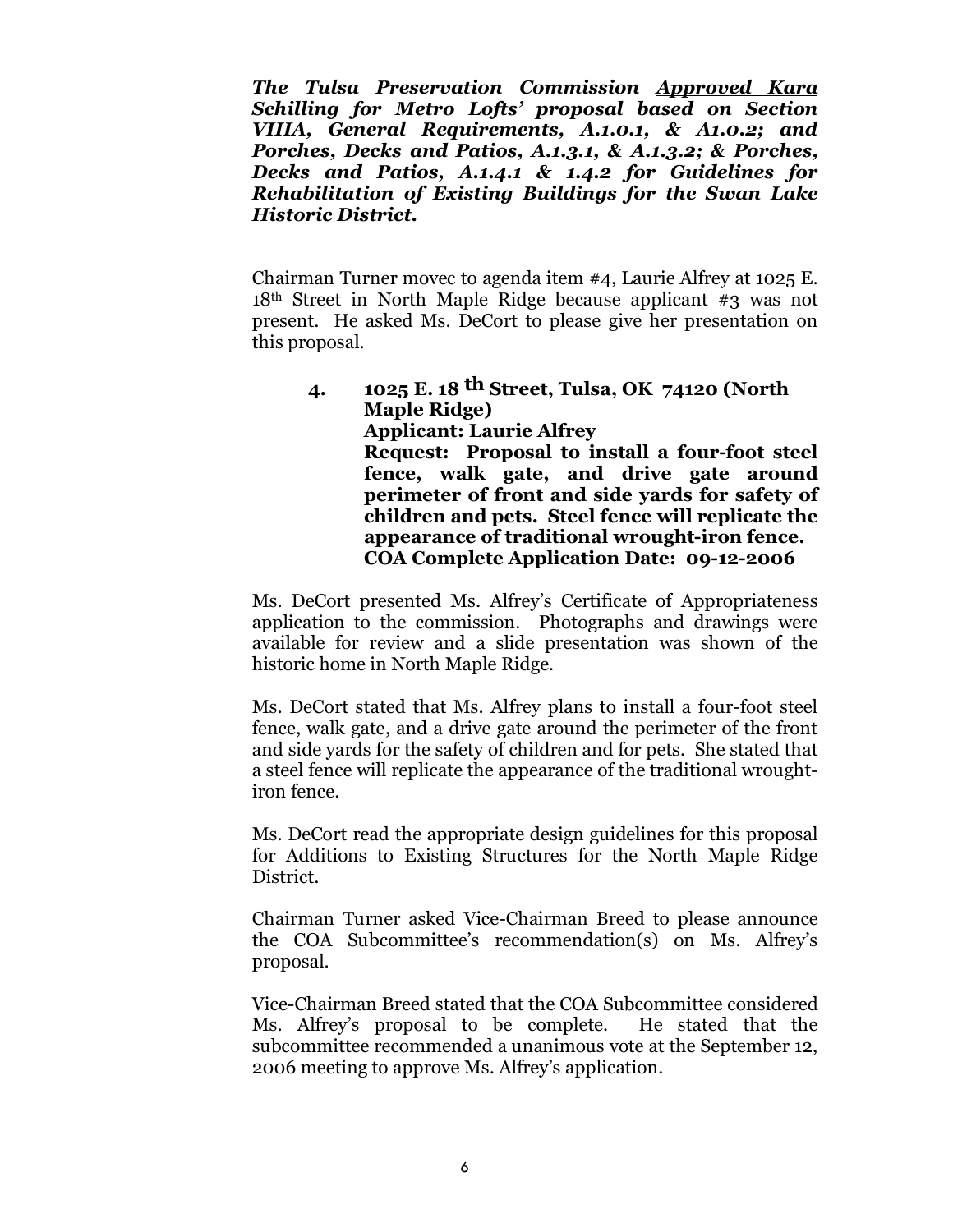Vice-Chairman Breed stated that the Subcommittee's decision to recommend approval of this proposal was based on the appropriate design guidelines for Additions in the North Maple Ridge district; and that he would like to move for an approval on Ms. Alfrey's application with the following conditions:

> That if Ms. Alfrey decides to remove the picket fence that it will be appropriate for her to do so.

Mr. Ball seconded.

Chairman Turner opened the floor to the commission for discussion. After a brief discussion took place, he asked Mrs. Warrior to please call roll.

#### **Roll Call Vote to Approve Laurie Alfrey's application w/conditions:**

Chairman Turner – Aye; Vice-Chairman Breed – Aye; Herb Fritz – Ave: Charles Gilmore – Aye; Jack Hodgson – Aye; Mary Lee Townsend –Aye; Rex Ball – Aye; Bill Andoe – Aye; Barbara Smallwood – Aye; Chip Ard – Aye; Dusty Peck – Aye; & Bob Winchester - Aye. The motion was **Approved Unanimously by members present and voting.**

#### *The Tulsa Preservation Commission Approved Laurie Alfrey's proposal based on Section VIIIB, Building Site, B.1.1.3 for Additions to Existing Structures for the Swan Lake Historic District.*

*Chairman Turner moved back to agenda item #3, Christine & Scott Lambert at 312 E. 20th Street in North Maple Ridge. He asked Ms. DeCort to please give her presentation on this proposal.*

> **3-1. 312 E. 20th Street, Tulsa, OK 74120 (North Maple Ridge) Applicants: Christine & Scott Lambert Request: Part I: Proposal to replace original double-hung windows with wood casement windows with metal powder-coated exterior for energy conservation purposes;**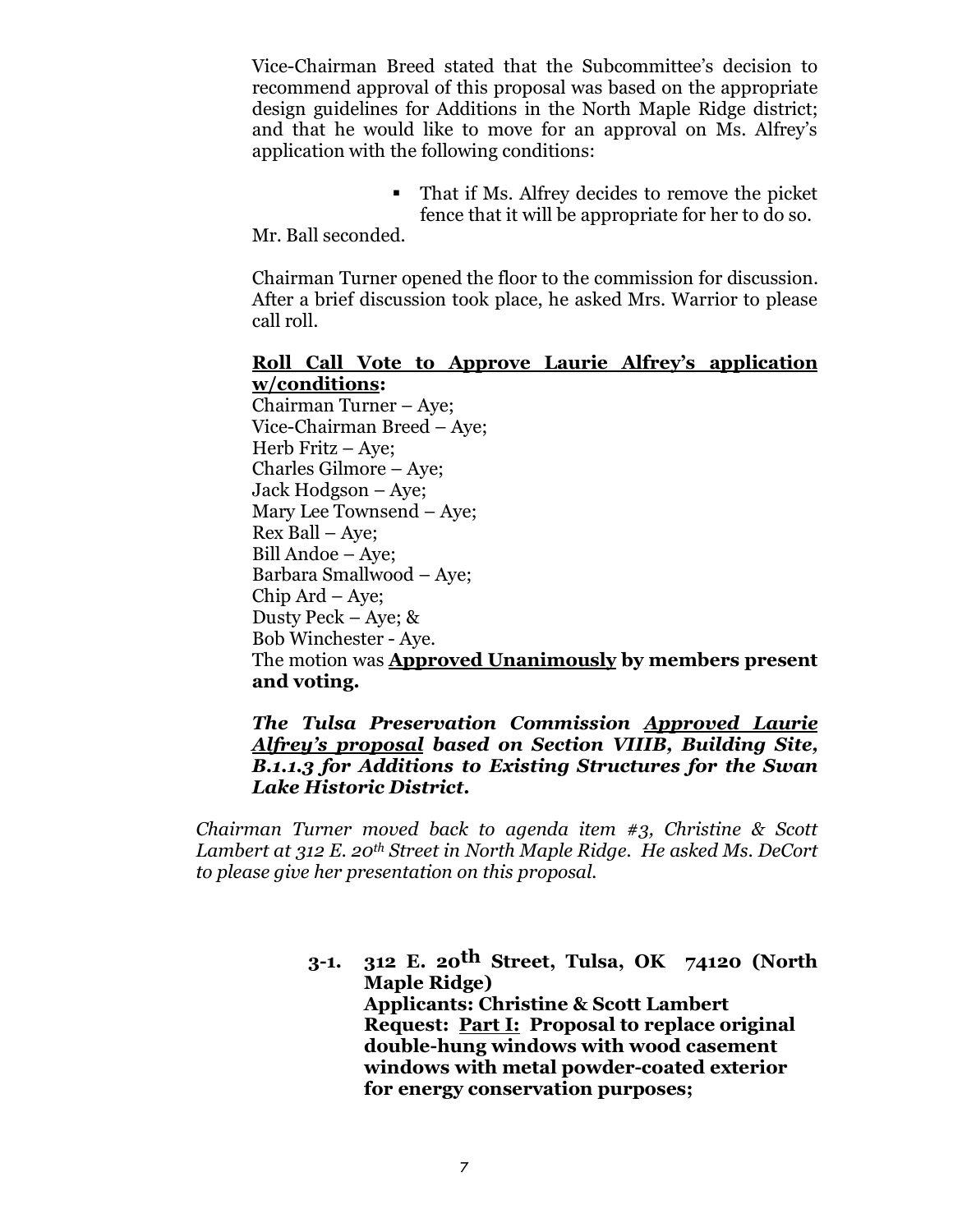#### **COA Complete Application Date: Sept. 12, 2006**

Ms. DeCort presented Christine & Scott Lambert's Certificate of Appropriateness application to the commission. Photographs and drawings were available for review and a slide presentation was shown of the c. 1915 Colonial Revival historic home in North Maple Ridge.

Ms. DeCort stated that the Lamberts were unable to attend the meeting; although they had been before the commission in 2003 for adding a rear addition onto their home that was approved; but that she believes their request to remove a railing was not approved. Ms. DeCort stated that the Lamberts are well aware of the Tulsa Preservation Commission/COA process.

Ms. DeCort stated that in Part I of the Lambert's application that they proposes to replace the original double-hung windows with wood casement windows with metal powder-coated exterior for energy conservation purposes. Ms. DeCort added that the Lamberts have already replaced the windows with casement windows.

Ms. DeCort stated that she received a call from the president of the neighborhood association believing that the Lamberts were in violation of having work done to their house without a permit; and without going through the COA process. Ms. DeCort stated that when she spoke to Ms. Lambert about the windows that Ms. Lambert stated that the replacement windows would be the same exact windows. Ms. DeCort stated that after reviewing the Lamberts' 2003 COA application, that the windows are very different. Ms. DeCort stated that she contacted Neighborhood Inspections and that Neighborhood Inspections shut them down briefly. Ms. DeCort stated that she sent the Lamberts a violation letter requesting that they fill out an application and go through the proper COA procedures. She stated that the Lamberts' contractor later came into the office to submit an application for some of the proposed work. Ms. DeCort stated that the neighborhood residents in North Maple Ridge are not happy that the Lamberts had work done to their home without going through the COA process because they are fully aware of the procedures; but ignored them.

The Commission asked Ms. DeCort if she had received a response from the Lamberts after she sent them a zoning violation letter? Ms. DeCort stated that she did. She stated that Ms. Lambert responded very quickly; and apologized to her for having the work done; but stated that she didn't know that she had to go before the COA Subcommitte and the Tulsa Preservation Commission for approval.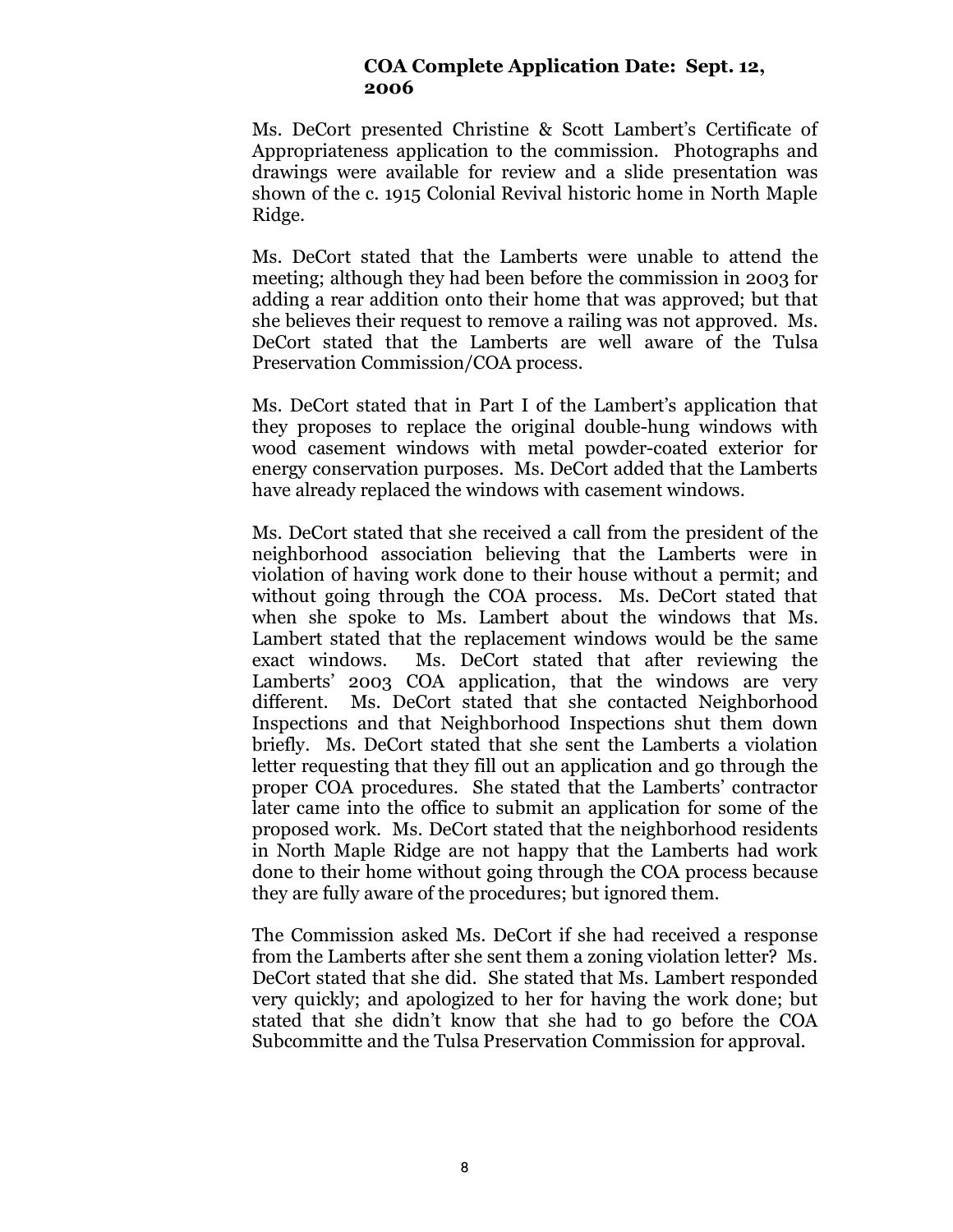Ms. DeCort read the appropriate design guidelines for Part I of this proposal for Rehabilitation of Existing Buildings for the North Maple Ridge District.

Chairman Turner asked Vice-Chairman Breed to please announce the COA Subcommittee's recommendation(s) on Part I of the Lambert's proposal.

Vice-Chairman Breed stated that the COA Subcommittee considered Part I of the Lambert's proposal to be complete. He stated that the subcommittee recommended a unanimous vote at the September 12, 2006 meeting to deny Part I of this application.

Vice-Chairman Breed stated that the Subcommittee's decision to recommend denial of Part I of this proposal was based on the appropriate design guidelines for Rehabilitation in the North Maple Ridge district. Vice-Chairman Breed stated that the subcommittee believed that this was a significant departure from what the guidelines of the neighborhood provide in the replacement of the windows. Vice-Chairman Breed made a motion to deny Part I of the Lambert's application. Mr. Ball seconded.

Chairman Turner opened the floor to the commission for discussion. After a brief discussion took place, he asked Mrs. Warrior to please call roll.

#### **Roll Call Vote to Deny Part I of the Lambert's application:**

Chairman Turner – Aye to Deny; Vice-Chairman Breed – Aye to Deny; Herb Fritz – Aye to Deny; Charles Gilmore – Aye to Deny; Jack Hodgson – Aye to Deny; Mary Lee Townsend – Aye to Deny; Rex Ball – Aye to Deny; Bill Andoe – Aye to Deny; Barbara Smallwood – Aye to Deny;  $Chip$  Ard – Aye to Deny; Dusty Peck – Aye to Deny; & Bob Winchester – Aye to Deny. The motion was **Approved Unanimously to Deny by members present and voting.**

*The Tulsa Preservation Commission Denied Part I of Christine & Scott Lambert's proposal based on Section VIIIA, Windows & Doors, A.1.2.1, A.1.2.3, A.1.2.4, A.1.2.7 & A1.2.8 for Rehabilitation of Existing Buildings for the North Maple Ridge Historic District.*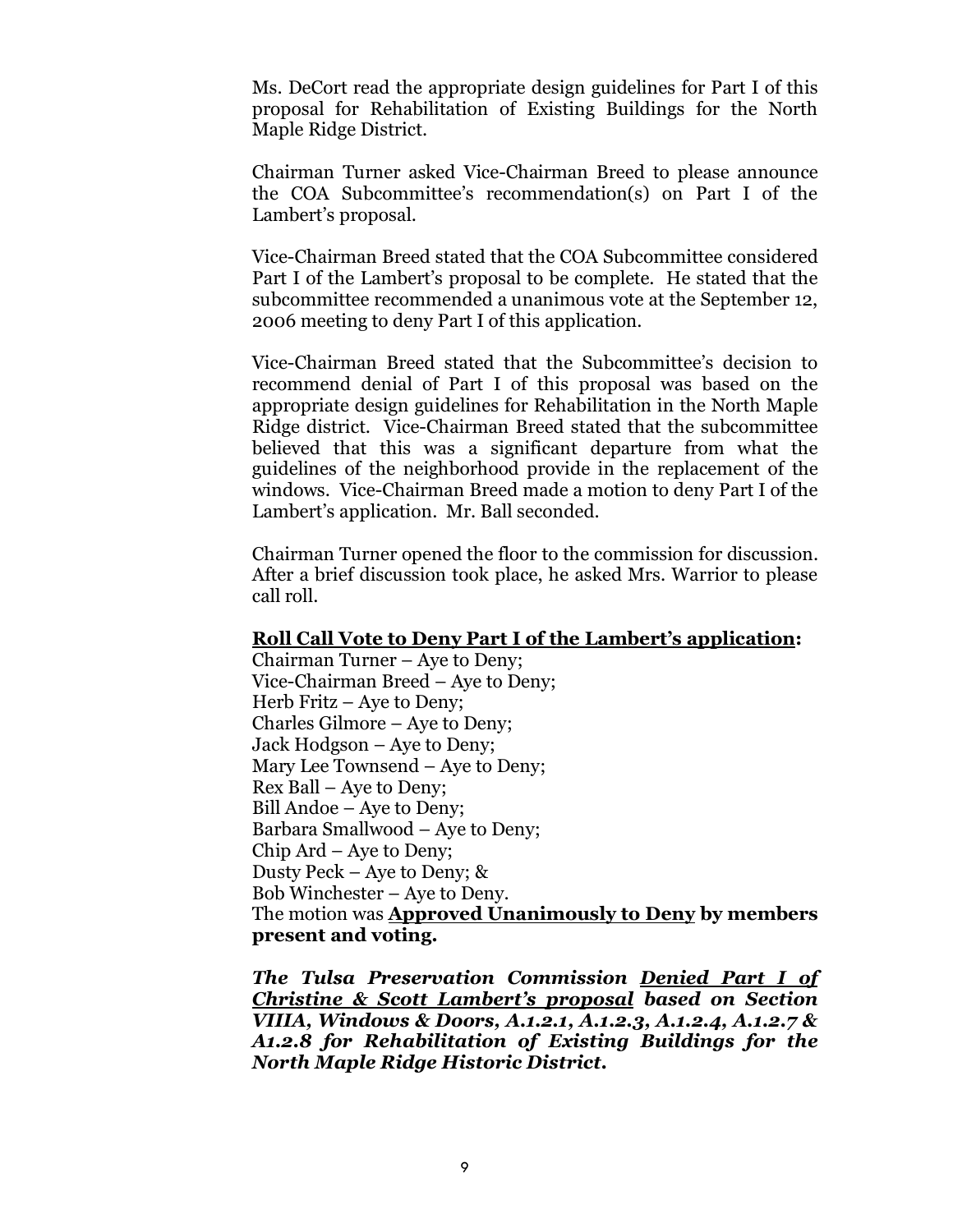**3-2. 312 E. 20th Street, Tulsa, OK 74120 (North Maple Ridge) Applicants: Christine & Scott Lambert Part II: Proposal to replace front door and sidelights with heavier wood paneled door and sidelights with double-paned glass for appearance and energy efficiency; COA Complete Application Date: Sept. 12, 2006**

Ms. DeCort presented Part II of Christine & Scott Lambert's Certificate of Appropriateness application to the commission. Photographs and drawings were available for review and a slide presentation was shown of the c. 1915 Colonial Revival historic home in North Maple Ridge.

Ms. DeCort stated that in Part II of the Lamberts application that they plan to replace the front door and sidelights with a heavier wood paneled door and sidelights with double-paned glass for appearance and energy efficiency.

Ms. DeCort stated the Lamberts had provided a sample of the heavy wood paneled door for their review. She stated that the Lamberts had already replaced the old door with the new heavier wood paneled door; and that they had installed the sidelights prior to going through the COA processing procedures.

Chairman Turner asked Vice-Chairman Breed to please announce the COA Subcommittee's recommendation(s) on Part II of the Lambert's proposal.

Vice-Chairman Breed stated that the COA Subcommittee considered Part II of the Lambert's proposal to be complete. He stated that the subcommittee recommended a unanimous vote at the September 12, 2006 meeting to deny Part II of this application.

Vice-Chairman Breed stated that the Subcommittee's decision to recommend denial of Part II of this proposal was based on the appropriate design guidelines for Rehabilitation in the North Maple Ridge district. Vice-Chairman Breed stated that the subcommittee believed that this was a significant departure from what the guidelines of the neighborhood had provided in the replacement of the door and sidelights. Vice-Chairman Breed made a motion to deny Part II of the Lambert's application. Mr. Hodgson seconded.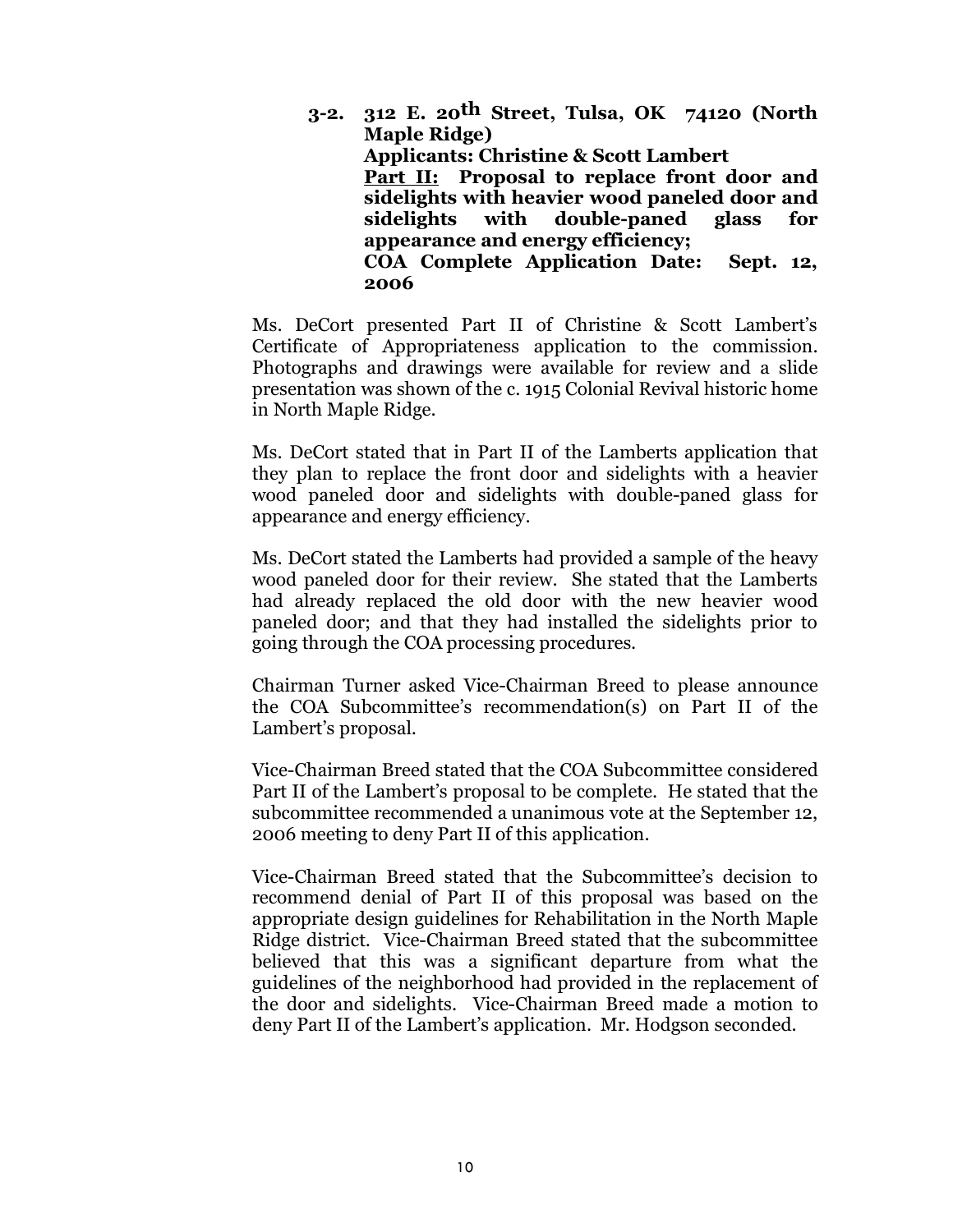Chairman Turner opened the floor to the commission for discussion. After a brief discussion took place, he asked Mrs. Warrior to please call roll.

#### **Roll Call Vote to Deny Part II of the Lambert's application:**

Chairman Turner – Aye to Deny; Vice-Chairman Breed – Aye to Deny; Herb Fritz – Aye to Deny; Charles Gilmore – Aye to Deny; Jack Hodgson – Aye to Deny; Mary Lee Townsend – Aye to Deny; Rex Ball – Aye to Deny; Bill Andoe – Aye to Deny; Barbara Smallwood – Aye to Deny; Chip Ard – Aye to Deny; Dusty Peck – Aye to Deny; & Bob Winchester – Aye to Deny. The motion was **Approved Unanimously to Deny by members present and voting.**

*The Tulsa Preservation Commission Denied Part II of Christine & Scott Lambert's proposal based on Section VIIIA, Windows & Doors, A.1.2.1, A.1.2.3, A.1.2.4, A.1.2.7 & A1.2.8 for Rehabilitation of Existing Buildings for the North Maple Ridge Historic District.*

**3-3. 312 E. 20th Street, Tulsa, OK 74120 (North Maple Ridge) Applicants: Christine & Scott Lambert Part IIIA: Proposal to remove shutters Part IIIB: and railing over porte-cochere, as photographic evidence shows that they are not original to the house; COA Complete Application Date: Sept. 12, 2006**

Ms. DeCort presented Part IIIA & Part IIIB of Christine & Scott Lambert's Certificate of Appropriateness application to the commission. Photographs and drawings were available for review and a slide presentation was shown of the c. 1915 Colonial Revival historic home in North Maple Ridge.

Ms. DeCort stated that in Part IIIA of the Lamberts application that they plan to remove the shutters from the windows and in Part IIIB of this application that they plan to remove the railing over the porte-cochere, as photographic evidence shows that they are not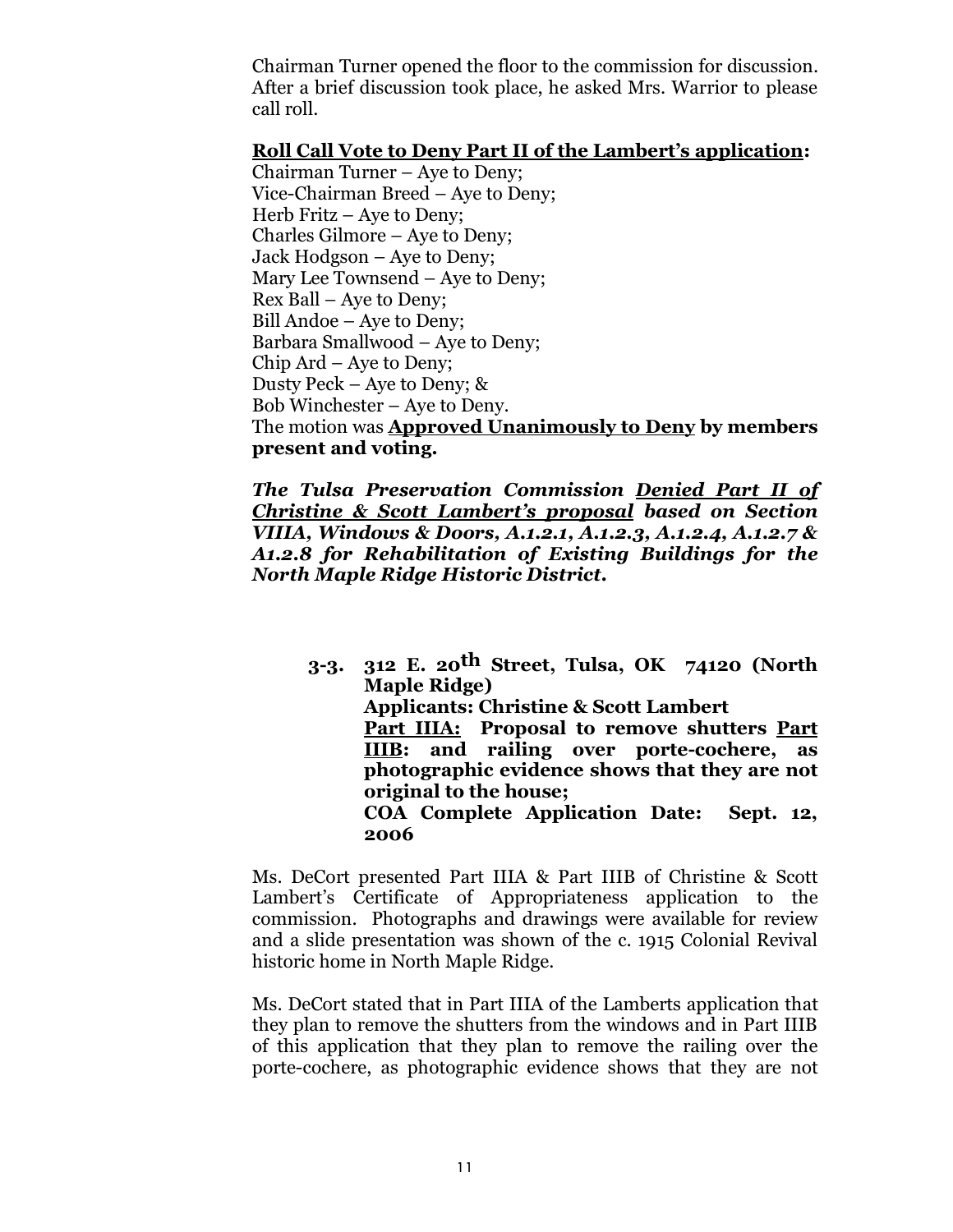original to the house. Ms. DeCort added that the Lamberts have already removed the wood railing.

Ms. DeCort read the appropriate design guidelines for Part IIIA & Part IIIB of this proposal for Rehabilitation of Existing Buildings for the North Maple Ridge District.

Chairman Turner asked Vice-Chairman Breed to please announce the COA Subcommittee's recommendation(s) on Part IIIA & Part IIIB of the Lambert's proposal.

Vice-Chairman Breed stated that the COA Subcommittee considered Part IIIA & Part IIIB of the Lambert's proposal to be complete. He stated that the subcommittee recommended a unanimous vote at the September 12, 2006 meeting to approve Part IIIA of this application to remove the shutters from the windows. He stated the COA Subcommittee recommended a unanimous vote to deny Part IIIB of this application to remove the railing over the porte-cochere.

Vice-Chairman Breed stated that the COA Subcommittee's decision to recommend approval of Part IIIA to remove the shutters from the windows indicating that the shutters were not original. He added that the COA Subcommittee's decision to recommend denial of Part IIIB to remove the wood railing over the porte-cochere was based on the 2003 COA application proposal; and that he so moved. Mr. Ball seconded.

Chairman Turner opened the floor to the commission for discussion. After a brief discussion took place, he asked Mrs. Warrior to please call roll.

## **Roll Call Vote to approve Part IIIA of the shutters & deny Part IIIB of the railing of the Lambert's application:**

Chairman Turner – Aye; Vice-Chairman Breed – Aye; Herb Fritz - Nav: Charles Gilmore – Aye; Jack Hodgson – Aye; Mary Lee Townsend –Aye; Rex Ball – Aye; Bill Andoe – Nay; Barbara Smallwood – Aye; Chip Ard – Aye; Dusty Peck – Aye; & Bob Winchester –Nay. The motion was **Approved by Majority by members present and voting.**

#### *The Tulsa Preservation Commission Approved Part IIIA & Denied Part IIIB of Christine & Scott Lambert's proposal*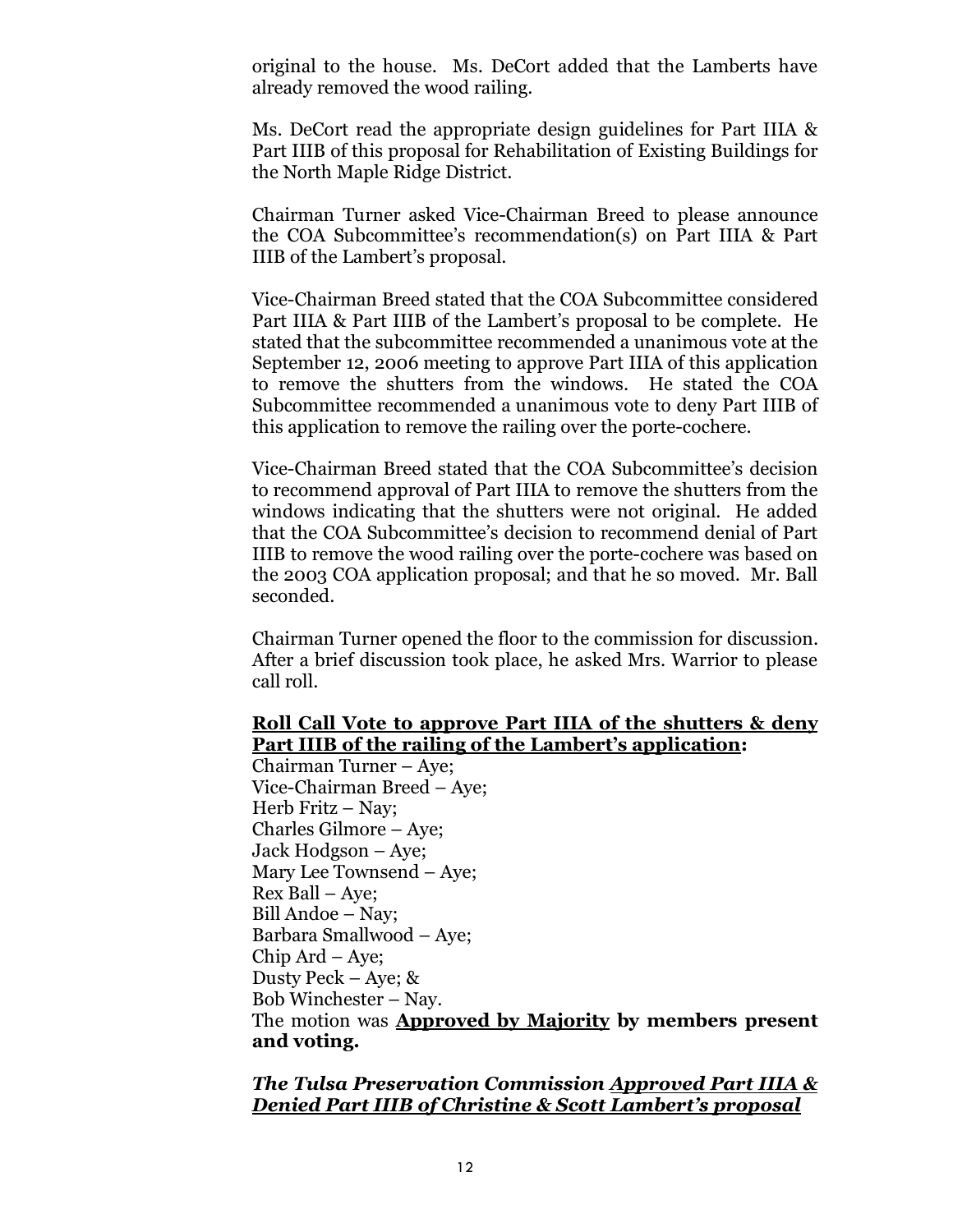#### **6. STAFF APPROVAL REVIEW:**

**A. 1127 N. Denver, Brady Heights – repair porch; B. 1701 S. Quincy, Swan Lake – replace glass C. 914 N. Denver, Brady Heights – repair/paint porch; D. 312 E. 20th, North Maple Ridge – replace columns**

Ms. DeCort briefly went over three (3) staff approval requests that had been recently granted for some neighborhood residents. These staff approvals were in Brady Heights, Swan Lake and North Maple Ridge.

#### **B. Rules & Regulations** None.

#### **C. Program Planning & Neighborhood Conservation**

Mr. Ball stated that he has been in the process of trying to get Ranch Acres Association to apply for National Register status. He stated that Ranch Acres had a block party this past Saturday that was sponsored by the City of Tulsa to educate.

#### **4. Chair Report**

Chairman Turner moved to agenda item B., Angela Bradley, Neighborhood Inspections Contracts Coordinator - Demolitions

## **B. Angela Bradley, Neighborhood Inspections Contracts Coordinator - Demolitions**

Ms. DeCort stated that she has been informed that the Brady Heights neighborhood has been having a lot of problems. She stated that the Brady Heights Neighborhood Association has been attempting to stabilize the neighborhood for a number of years. She stated that there have been three (3) break-ins reported; and five (5) fires that have occurred this summer alone in Brady Heights. Ms. DeCort stated that a drug house facility is in progress near Brady Heights; but that it isn't in the district. She stated that it's been a disaster for the Brady Heights neighborhood residents; and that it is a very scary situation. Ms. DeCort stated that seven (7) houses on North Cheyenne Avenue have been boarded up; and that the Neighborhood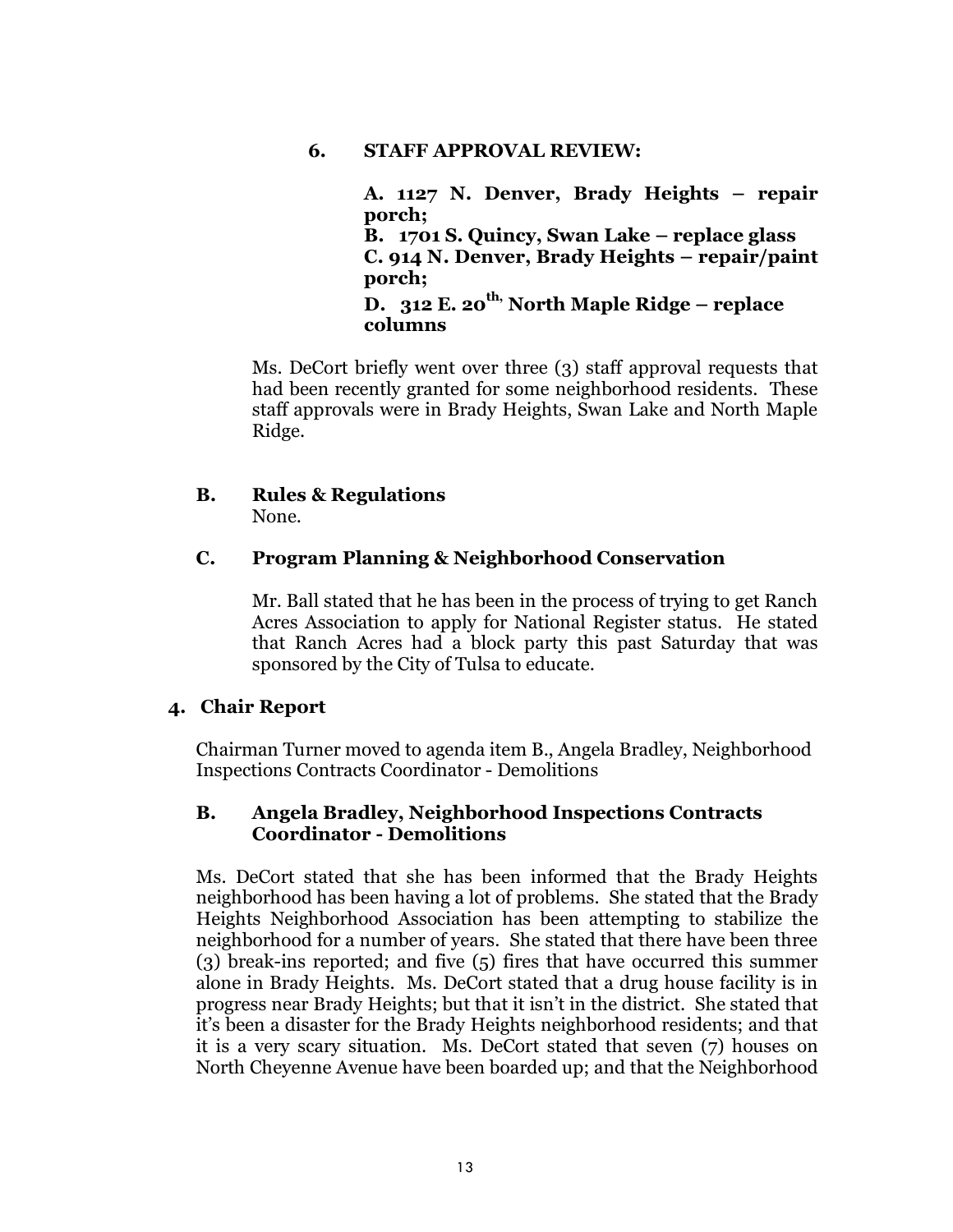Inspection has declared one of them to be a public nuisance; and that it will be demolished.

Ms. Angela Bradley, Neighborhood Inspections Contracts Coordinator for Demolitions stated that she was responsible for demolition status in the Brady Heights Neighborhood District. She stated that there were seven (7) houses boarded up at this time in the district. She stated that the property owners of these houses were notified to abate the houses in a timely manner or they will be torn down. She went into the demolition procedures of what happens to these houses when the owners don't respond. Ms. Bradley has created a courtesy letter on the demolition procedures that is mailed out to the property owners. The owners have 30 days to reply. She stated that they try to work with the owner(s) to preserve the property if possible.

Ms. Bradley stated that she has a list of all the houses in this area that are in danger of being demolished. She stated that she also have a list of investors for offers to sell. Ms. Bradley distributed her business card to everyone and asked if she could assist them in anyway, to please contact her. Chairman Turner requested from Ms. Bradley a copy of the list of houses that are in danger of being demolished.

Chairman Turner moved to agenda item #4. Chair Report, A. Sarah Kobos of Tulsa Now – Iconic value of historic buildings

# **4. Chair Report**

## **A. Sarah Kobos of Tulsa Now – Iconic value of historic buildings**

Ms. DeCort introduced Ms. Sarah Kobos from Tulsa Now to the commission. Ms. DeCort stated that Ms. Kobos asked to be placed on the agenda to give a presentation on the iconic value of historic buildings.

Ms. Kobos stated that her presentation that she is about to present is not from Tulsa Now Official position on the CORE proposal; but that this was her observation that she helped prepare with context on the CORE Recommendations Report. Ms. Kobos' presentation was as follows:

"If you travel much, you start to notice what makes a city unique. And what does not.

You notice that some buildings inspire civic pride. And some do not.

Some architecture is one-of-a-kind. And some is not.

You begin to realize that the craftsmanship and detail of older buildings cannot be reproduced.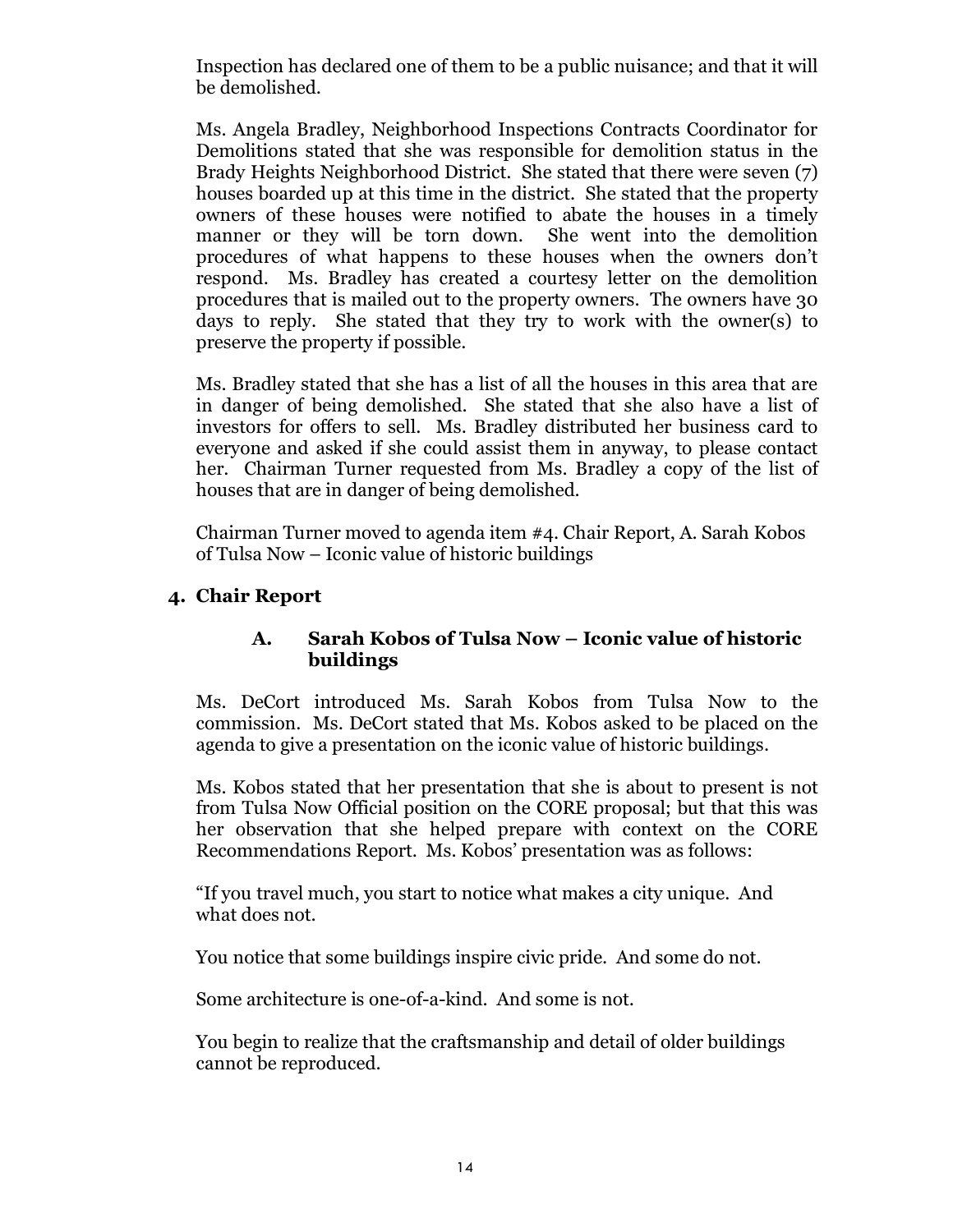Architecture is history. Different cities rise up at different times, and the buildings reflect that. It's why you will never confuse San Francisco with Santa Fe. Or Philadelphia with Phoenix. Or Topeka with Tulsa.

How important are downtown buildings? Does it really matter if we lose a few more every year?

The answer is "yes." Each time a building is demolished, we lose a little more of our identity. Each building gone is another tooth knocked out of the face of our city.

Look around, [show promotional materials that include the Tulsa skyline] and you'll notice just how many people rely on our downtown buildings—as a symbol of sophistication, an icon, and a promotional tool.

Downtown is not just a collection of private property. It's not 51<sup>st</sup> and Yale or 71<sup>st</sup> and Memorial. You won't see those pictures here.

Downtown *is* Tulsa. And we're *all* stakeholders…regardless of who owns the deed.

You'll notice that you never see promotional materials that look like this [picture of parking lot]. Despite the fact that Tulsa ranks #2 in the nation for the greatest percent of downtown area wasted on asphalt.

The owners will say that they are best qualified to decide the "highest and best use" of a property. In a perfect world they would be. In a perfect world, each owner would be knowledgeable about history, architecture, and structural engineering. Each would be blessed with creativity and optimism—and the vision to look beyond today's bottom line.

There would be no regrets…or absurd priorities [picture of "Skelly Parking Lot"].

The question in our *imperfect* world is: should we continue to cross our fingers, and hope that our history and our future is safe in the hands of a random multitude of decision makers?

Or should we admit that this strategy has already proven itself to be a failure? [Show pics of several empty parking lots]

At what point do we realize that the surrounding communities (who compete with us for every tax dollar) can duplicate anything we have except our history and our irreplaceable architecture.

While our historic buildings stand or fall depending upon the fickle whims of ownership, perhaps the most threatened structures are small, less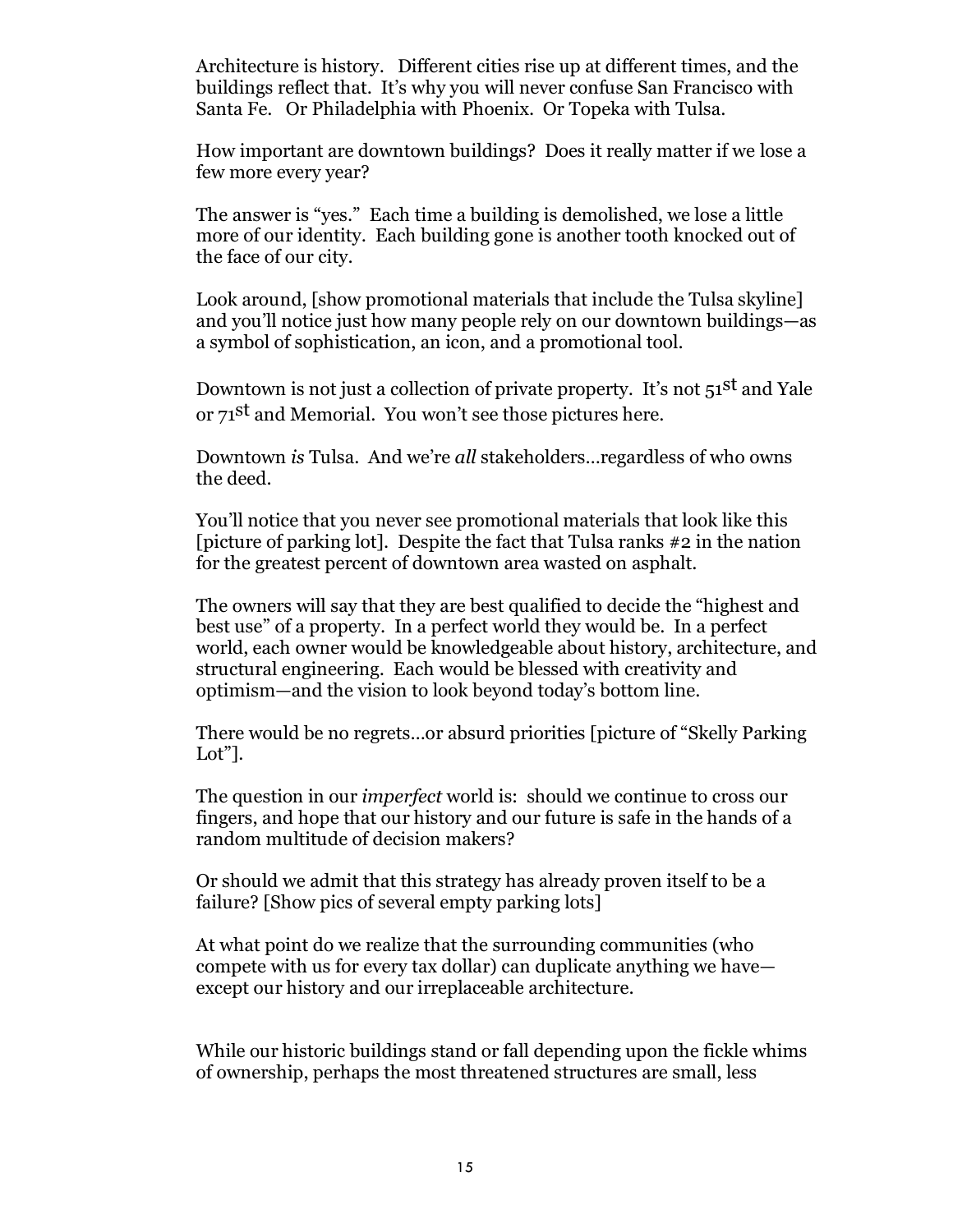famous, older buildings. They're easily demolished, and are often gone before the public realizes what happened.

Does it matter? It should.

Currently, there are 30 downtown restaurants and clubs that are open at night and on the weekends (not counting those that operate inside hotels). Of those 30, only 2 reside in what could be called modern buildings. Almost every other one is located in a small, historic, brick building.

They're not bland, cookie-cutter national chains. Each one is unique. Owned and operated by Tulsans. These little old buildings at the foot of Tulsa's historic skyline create an atmosphere that the suburbs can only dream of having—and with which they can never compete.

Destroying these small older buildings is like shooting our city in the foot. Because these funky underdogs are the ones who are creating a thriving 24/7 downtown. These are the places where entrepreneurs can take a chance on success. (Parking lots, on the other hand, are not.)

(Yes, people need a place to park downtown. Which is why we need more *structured* parking. Ideally, a parking garage like this one—that caters to pedestrians with street-front retail, and varied, human-scaled facades.)

Surface parking lots rob the people who work downtown of the chance to live, dine, socialize, and shop downtown. They rob us of an interesting, walkable environment. Buildings and pedestrians are marooned in an ocean of asphalt. All for one thing: a place to leave your car while you go do something else.

Eventually, if we don't change our policies…there will be nothing else to do downtown …except park your car.

The merchants and oil barons who built downtown Tulsa were businessmen. They could have— like many today--looked only at the bottom line, and made decisions based only on the short term.

Fortunately for us, as early Tulsans became rich from oil, they made our city rich—investing in architecture that was not only beautiful, but was built to last forever.

Our current policy of standing by doing nothing has squandered much of this legacy. But it's not too late to save what's left.

Which is why I support every single one of the CORE proposals."

Chairman Turner stated that the CORE Recommendations Report is listed on the agenda as a third reading, but he stated that the Tulsa Preservation Commission is not actually taking it as a third reading. He stated that the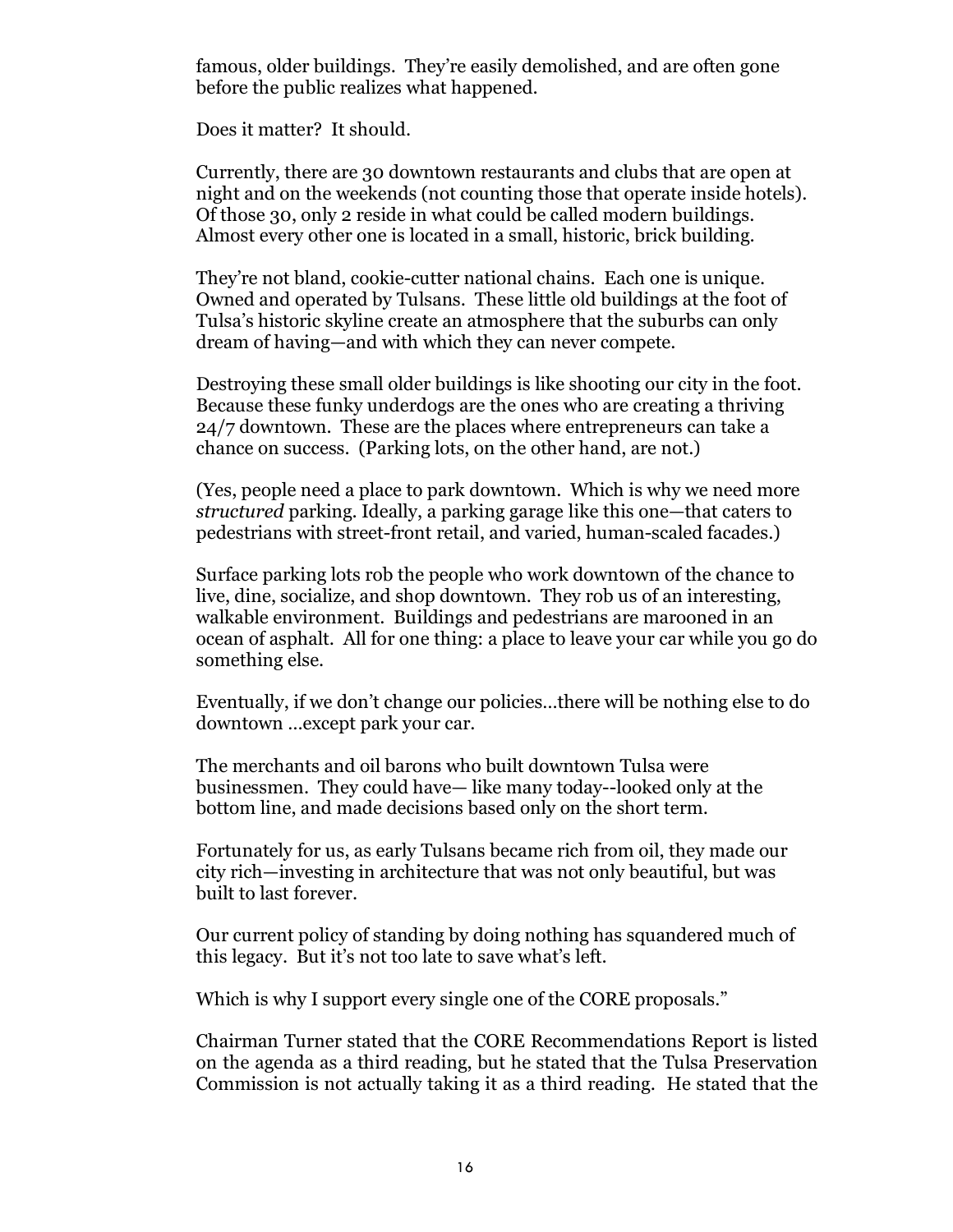TPC is continuing to work on the draft; and that no action will be taken on the CORE Recommendations Report at this meeting.

Ms. Townsend mentioned to the Commission that she didn't know if this was the appropriate time; but while the TPC was looking at the house in North Maple Ridge where so many changes had been made without the applicant going through the permit process; she realized that the TPC has no photograph(s) of that house when it came into the neighborhood which makes the Commissioner's job very difficult.

Ms. Townsend further stated that the North Maple Ridge house made her think about the first item on the CORE Recommendations Report which is about the survey of downtown Tulsa. Ms. Townsend stated that this is a subject that has been discussed for as long as she's been on the commission. She stated that someone pointed out the other day at a Subcommittee meeting that the Tulsa Preservation Commission has been in existence for almost (20) twenty years; and it still has no inventory of downtown, which the TPC is charged to protect as part of TPC's larger mission. Ms. Townsend stated that it seems to her that the rest of the CORE Recommendations are perhaps a little bit more complicated than the idea of doing an intensive level survey of the entire district, according to the guidelines and the National Register survey is something that the Commission has been pushing to do in a long time.

Ms. Townsend stated that perhaps the TPC could separate that out and move forward with a request of getting a budget request in process right away to get that done; and then the TPC will know what its talking about as the TPC will proceed forward with the other recommendations.

Ms. Townsend asked the commission if it will be willing to authorize staff to find funds? She asked the Commission if now would be the time to go ahead and move forward. She stated that this meeting has been in session for 1 hour and 45 minutes; and maybe that would be something that the Commission could vote on; and then the TPC could go back and discuss the more difficult issues.

Chairman Turner opened the floor to the Commission believing that the issue Ms. Townsend had brought to the attention of the Commission was worth considering. Other members of the Commission agreed with Ms. Townsend and believed that it was a subject worth considering enough to vote on; therefore Ms. Townsend made a motion that the Tulsa Preservation Commission move forward with the request for staff to prepare a funding request to conduct an intensive level survey of downtown Tulsa, according to the guidelines and the National Register. Mr. Gilmore seconded.

Roll Call Vote to request funding to conduct an intensive level survey of downtown Tulsa Chairman Turner – Aye; Vice-Chairman Breed – Aye;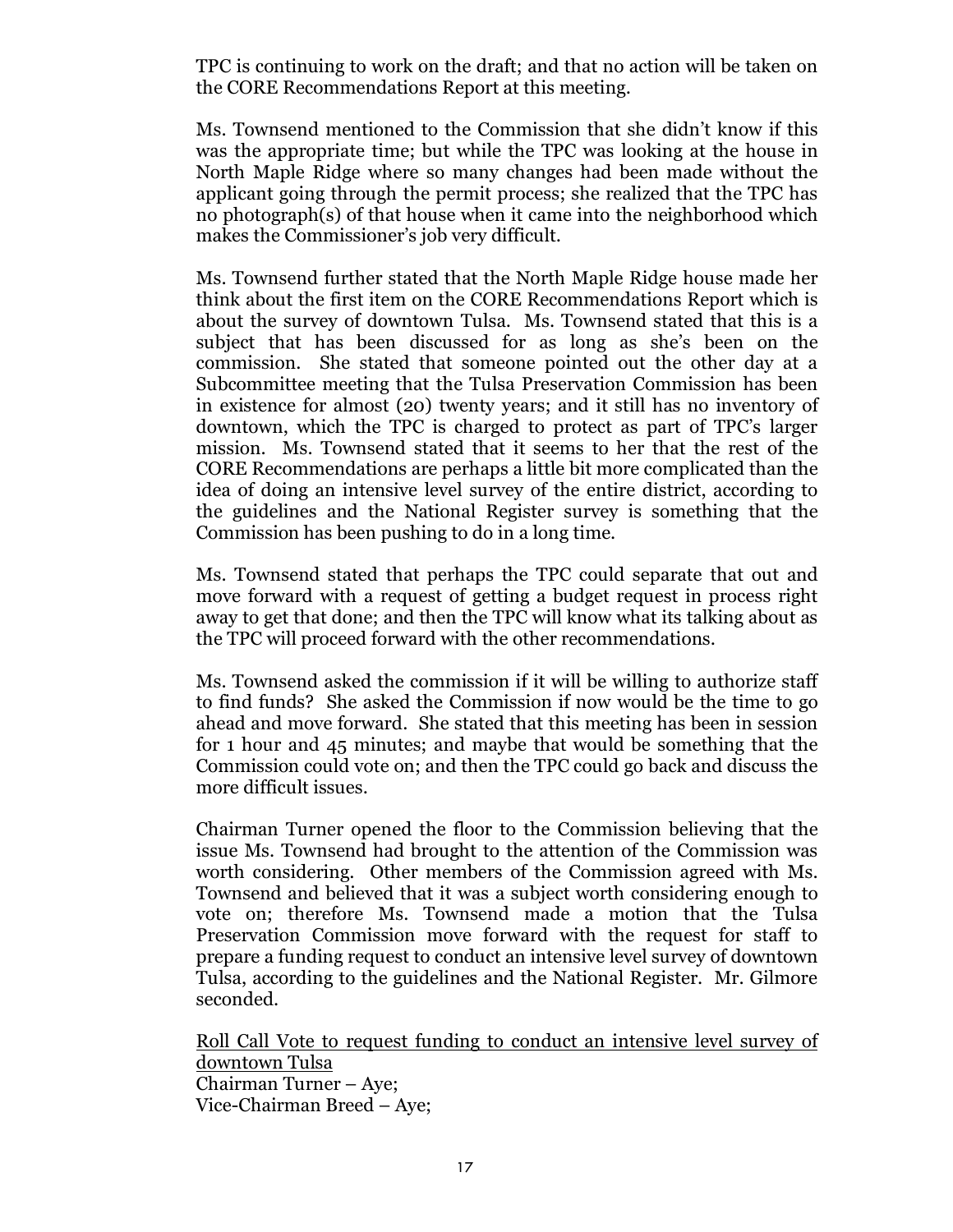Herb Fritz –Aye; Charles Gilmore – Aye; Jack Hodgson – Aye; Mary Lee Townsend –Aye; Rex Ball – Aye; Bill Andoe – Aye; Barbara Smallwood – Aye; Chip Ard – Aye;  $\&$ Dusty Peck – Aye; & Bob Winchester - Aye. The motion was **Approved Unanimously by members present and voting.**

Ms. Townsend added that the TPC isn't just talking about the big magnificent buildings; but the entire field of downtown that makes Tulsa unique. She stated that that was what the TPC is looking at; and that that is what needs to be inventoried.

Chairman Turner asked if anyone else had any comments or suggestions that they would like to share with the Commission.

Lee Ann Zeigler from Tulsa Foundation for Architecture stated that she would like to become a part of the downtown survey.

Brian Hunt from the National Association of Industrial & Office Properties (NAIOP) and President of the Tulsa Chapter stated that it was to his knowledge that no action was going to be taken today regarding the CORE Recommendations Report. After the Commission explained to Mr. Hunt that the survey was going to be considered as a separate issue from the CORE Recommendations Report altogether, due to the fact that there hasn't been a survey conducted on downtown Tulsa. Mr. Hunt implied that the survey may cost up to about \$60,000.00; and he believes that these funds that the Tulsa Preservation Commission will receive for the downtown survey should be utilized for other issues.

Paul Wilson, President of 21st Properties agreed with Mr. Hunt, believing that the intensive survey for downtown Tulsa would be in bad faith.

Jim Norton, President of Downtown Unlimited, Inc., (DTU) stated that he welcomes a Tulsa downtown survey. He stated that he would like to make only request: Just please have a functional obsolesce assessment prepared. He stated that he thinks that it's a great thing.

Susan McKee, Vice-President of Yorktown Neighborhood Association stated that she's totally for the downtown Tulsa survey. She stated that having this intensive level survey would be nice to have of downtown Tulsa.

Chairman Turner announced that the Tulsa Preservation Commission had received about a half dozen support letters regarding to the CORE